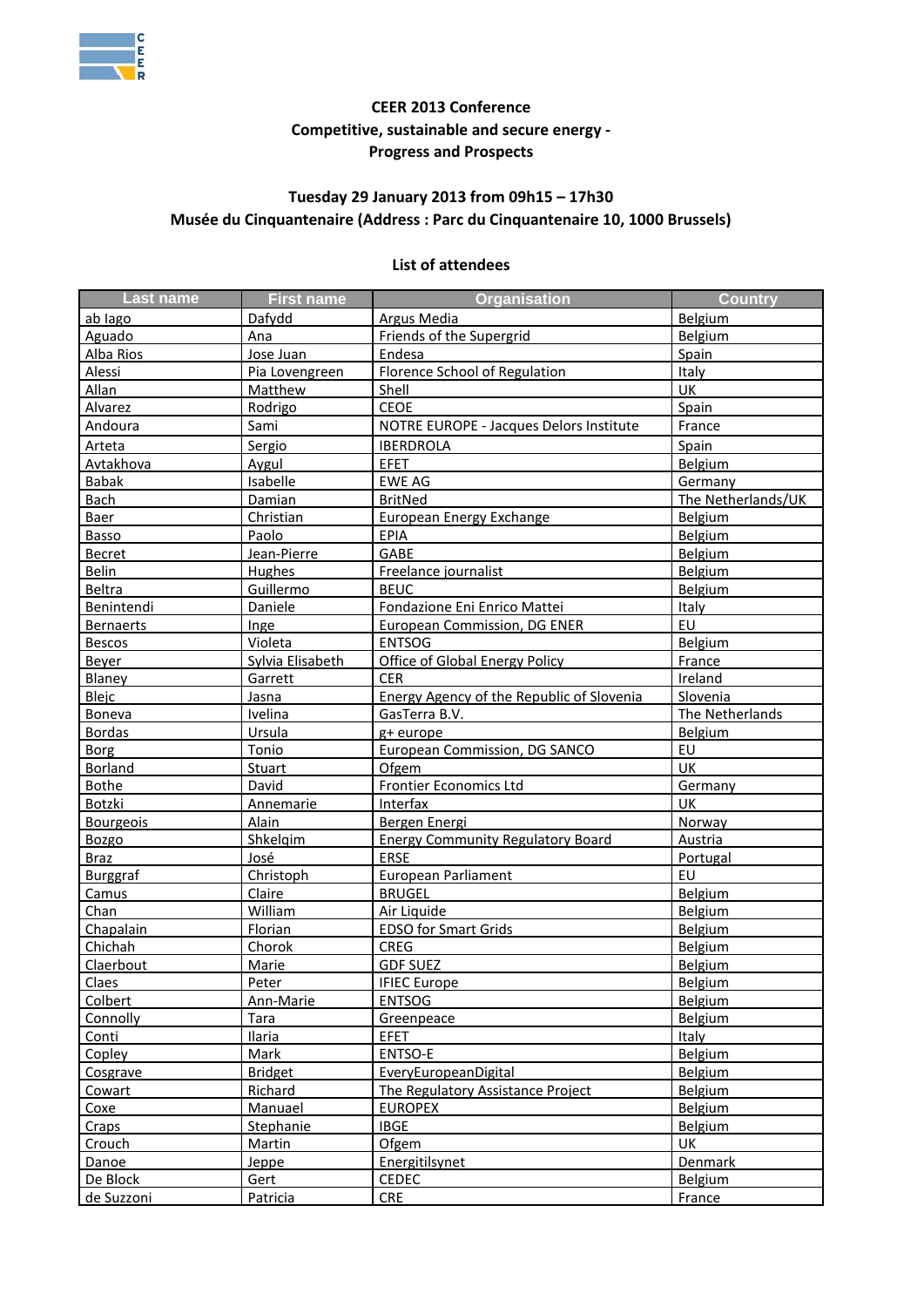

| De Wispelaere      | <b>Bram</b>      | <b>EDF Luminus</b>                               | Belgium         |
|--------------------|------------------|--------------------------------------------------|-----------------|
| Desbazeille        | Yves             | <b>EDF</b>                                       | Belgium         |
| Detand             | Maria-Isabella   | <b>CREG</b>                                      | Belgian         |
| Devlin             | <b>Brendan</b>   | <b>European Commission, DG ENER</b>              | EU              |
| Di Gaetano         | Nicolò           | Acquirente Unico S.p.A.                          | Italy           |
| Diaz-Llanos        | Jaime            | Red Electrica de Espana, SAU                     | Spain           |
| Dijkstra           | Sytze            | ECN                                              | The Netherlands |
| Dobbeni            | Daniel           | <b>ENTSO-E</b>                                   | Belgium         |
| <b>Doennem</b>     | Anne             | <b>NVE</b>                                       | Norway          |
| Dolige             | Sebastian        | <b>EURELECTRIC</b>                               | Belgium         |
| Donath             | Heyko            | E.ON SE                                          | Germany         |
| <b>Donnelly</b>    | Marie            | <b>European Commission, DG ENER</b>              | EU              |
| Dumbraveanu        | Claudiu          | ANRE                                             | Romania         |
| Eichel             | Kathrin          | <b>BDEW</b>                                      | Germany         |
| Enriquez           | Abel             | <b>GIE</b>                                       | Belgium         |
| <b>Esteves</b>     | Jorge            | <b>ERSE</b>                                      | Portugal        |
| Falasca            | Karola           | <b>CEER</b>                                      | Belgium         |
| <b>Felzinger</b>   | Fernand          | <b>IFIEC Europe</b>                              | Belgium         |
| Fletcher           | Rachel           | Ofgem                                            | UK              |
| <b>Folias</b>      | Sotiris          | <b>Edison SpA</b>                                | Italy           |
| Freundorfer        | <b>Katharina</b> | European Commission, DG SANCO                    | EU              |
| Fulton             | Jeni             | Biogasrat e.V.                                   | Germany         |
| Galloway           | <b>Brian</b>     | ScottishPower (Iberdrola)                        | UK              |
| Garbe              | Katrin           | <b>50Hertz Transmission GmbH</b>                 | Germany         |
| Garcia             | Marilo           | <b>ENDESA</b>                                    | Spain           |
| Geens              | Karen            | FOD Economie                                     | Belgium         |
| Geitona            | Fay              | ACER                                             | EU              |
| Gialoglou          | Kyriakos         | European Commission, DG SANCO                    | EU              |
| Gómez              | Tomás            | <b>CNE</b>                                       | Spain           |
| Gomez Elvira       | Rafael           | <b>OMIE</b>                                      | Spain           |
| Goodwin            | Michael          | Irish Presidency, Council of the EU              | Ireland         |
| Goonesinghe        | Justin           | RasGas                                           | Qatar           |
| Gottmer            | Joodt            | Alliander                                        | The Netherlands |
| <b>Goyens</b>      | Monique          | <b>BEUC</b> (The European Consumer Organisation) | Belgium         |
| Graal              | Nina             | <b>Energy Community</b>                          | EU              |
| Groebel            | Annegret         | <b>BNetzA</b>                                    | Germany         |
| Haab               | Külli            | Konkurentsiamet                                  | Estonia         |
| Haider             | Ali              | <b>Smart Energy Demand Coalition</b>             | Belgium         |
| <b>Haizmann</b>    | Jan              | <b>FFFT</b>                                      | <b>Belgium</b>  |
| <b>Hajnovicova</b> | Lenka            | <b>EFET</b>                                      | <b>Belgium</b>  |
| Hall               | Siobhan          | Platts                                           | Belgium         |
| <b>Hallberg</b>    | Per              | Vattenfall                                       | Sweden          |
| <b>Harris</b>      | John             | Landis+Gyr                                       | Switzerland     |
| Hawkes             | Leonard          | DBB                                              | Belgium         |
| Hemetsberger       | <b>Walburga</b>  | <b>VERBUND AG</b>                                | Belgium         |
| <b>Hierzig</b>     | Camille          | Institut Luxembourgeois de Regulation            | Luxembourg      |
| <b>Howes</b>       | Tom              | <b>European Commission, DG ENER</b>              | EU              |
| Huttunen           | Riku             | <b>CEER</b>                                      | EU              |
| Jahoda             | Vojtech          | <b>Energy Regulatory Office</b>                  | Czech Republic  |
| <b>Johnston</b>    | Mark             | Freelance Journalist                             | Belgium         |
| Jonkers            | Joop             | <b>Vopak LNG</b>                                 | The Netherlands |
| Karasz             | Michael          | THE ENERGY HOUSE GmbH                            | Germany         |
| Kariņš             | Krišjānis        | <b>European Parliament</b>                       | EU              |
| Kato               | Taro             | Japan Bank for International Cooperation         | France          |
| <b>Kelemen</b>     | <b>Hajnalka</b>  | <b>Hungarian Energy Office</b>                   | <b>Hungary</b>  |
| Kelemen            | Hajnalka         | Hungarian Energy Office                          | <b>Hungary</b>  |
| Keppler            | Jan Horst        | University Paris-Dauphine, Chair European        | France          |
|                    |                  | <b>Electricity Markets</b>                       |                 |
| Klages             | Eva              | g+ europe                                        | Belgium         |
| Kollau             | Michaela         | E-Control                                        | Austria         |
| Kontrimavicius     | Dalius           | NCC/NRA                                          | Lithuania       |
| Kopac              |                  |                                                  |                 |
|                    | Janez            | <b>Energy Community</b>                          | Austria         |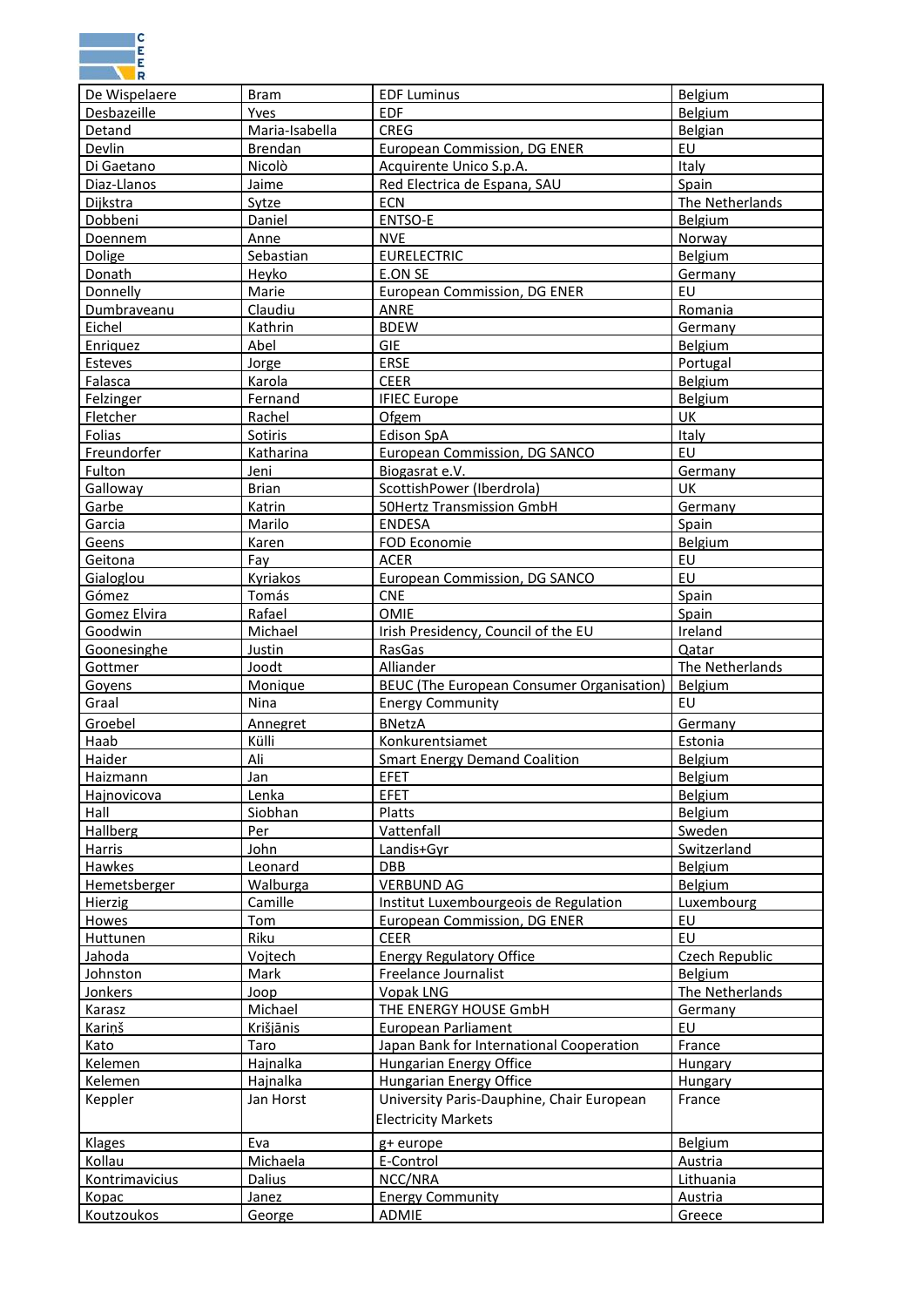

| Kroll             | Annette         | <b>Electrabel GDF SUEZ</b>                | Belgium         |
|-------------------|-----------------|-------------------------------------------|-----------------|
| Kubala            | Ewa             | PGNIG SA                                  | Belgium         |
| Kus               | Piotr           | GAZ-SYSTEM S.A.                           | Poland          |
| Kylstad           | Ingrid          | The Brussels Office s.a.                  | Belgium         |
| Lankhorst         | Gertjan         | Eurogas                                   | Belgium         |
| Lenders           | Jan Willem      | <b>BDEW</b>                               | Germany         |
| Libert            | <b>Brice</b>    | <b>CREG</b>                               | Belgium         |
| Lizak             | Slawomir        | EuRoPol GAZ s.a.                          | Poland          |
|                   | Koen            | <b>CREG</b>                               | Belgium         |
| Locquet           | Chris           | <b>National Grid</b>                      | UK              |
| Logue             |                 |                                           |                 |
| Lorgé             | Valerie         | European Commission, DG ENER              | Belgium         |
| Luis Ruiz         | Teresa          | Endesa                                    | Spain           |
| Maaskant          | Robert Jan      | <b>TAQA Energy</b>                        | The Netherlands |
| Maes              | Tom             | <b>CREG</b>                               | Belgium         |
| Marcelis          | Clemence        | Ofgem                                     | UK              |
| Marle - Christine | <b>Jalabert</b> | <b>European Commission, DG ENER</b>       | EU              |
| Mathot            | Eric            | <b>Belgian Court of Audit</b>             | Belgium         |
| May               | Jane            | <b>Energy Networks Association</b>        | UK              |
| McCoy             | Natalie         | <b>CEER Secretariat</b>                   | Belgium         |
| Mereghetti        | Matilde         | Journalist                                | UK              |
| Metzler           | Carolin         | Vattenfall                                | Germany         |
| Mieszczanski      | Michael         | ENTSO-E                                   | EU              |
| Minor             | Jacqueline      | European Commission, DG SANCO             | EU              |
| <b>Misselyn</b>   | Pascal          | <b>BRUGEL</b>                             | Belgium         |
| Mogg              | Lord            | CEER, ACER, Ofgem                         | Belgium         |
| Mosgalik          | Ines            | <b>ERDF</b>                               | France          |
| Mottarelli        | Stefano         | Edison                                    | Belgium         |
| Murphy            | Lauren          | <b>CEER</b>                               | Belgium         |
| Müther            | Daniel          | <b>BNetzA</b>                             | Germany         |
|                   |                 | EFET                                      |                 |
| Nikolova          | Irina           |                                           | Belgium<br>UK   |
| Nixon             | Hannah          | Ofgem                                     |                 |
| <b>Noeninckx</b>  | <b>Maarten</b>  | Ministry of Economy                       | Belgium         |
| Nunziangelo       | Ferrulli        | Acea spa                                  | Italy           |
| Ocana Alvarez     | Antonio         | <b>European Commission</b>                | Belgium         |
| <b>Oettinger</b>  | Günther         | European Commission, DG ENER              | EU              |
| Orasch            | Wolfgang        | Wien Energie Stromnetz                    | Austria         |
| Paavola           | Merja           | <b>Fortum Corporation</b>                 | Finland         |
| Palmer            | Adrian          | Baringa                                   | UK              |
| Parmigiani        | Laura           | Ifri                                      | Belgium         |
| Petta             | Lorenzo         | <b>European Consulting Brussels</b>       | Belgium         |
| Pictoel           | André           | VREG                                      | Belgium         |
| Pienkowski        | <b>Jerzy</b>    | <b>European Commission, DG ECFIN</b>      | Belgium         |
| <b>Pierreux</b>   | <b>Nicolas</b>  | Belpex/APX-ENDEX                          | Belgium         |
| Poletti           | Clara           | AEEG                                      | Italy           |
| Pollet            | Thierry         | Alcatel-Lucent                            | Belgium         |
| Pouleyn           | Carolien        | Voka-VEV                                  | Belgium         |
| Pracek            | Irena           | Energy Agency of the Republic of Slovenia | Slovenia        |
| Preda             | Florian         | Local authority                           | Romania         |
| Preinstorfer      | Dietmar         | E-Control                                 | Austria         |
| Raillon           | Philippe        | <b>CRE</b>                                | France          |
| Ranscombe         | Heidi           | Consumer Focus                            | UK              |
| Raoux             | Alain           | <b>UPRIGAZ</b>                            | France          |
| Rico              | Gema            | <b>CNE</b>                                | Spain           |
| Rizzo             | Anthony         | <b>Malta Resources Authority</b>          | <b>Malta</b>    |
|                   | Viola           |                                           | Belgium         |
| Rocher            |                 | EnBW                                      |                 |
| Roehm-Malcotti    | Eberhard        | Axpo                                      | Switzerland     |
| Rompel            | Susanne         | <b>RWE AG</b>                             | Belgium         |
| Rottenberg        | <b>Jacques</b>  | <b>ELENGY</b>                             | France          |
| <b>Sadauskis</b>  | Rolands         | E3G                                       | EU              |
| Sanudo Gutierrez  | Marta           | <b>Endesa Brussels Office</b>             | Belglum         |
| Sardi             | <b>Katerina</b> | <b>Regulatory Authority for Energy</b>    | Greece          |
| Scarsi            | Gian Carlo      | ACER                                      | EU              |
| <b>Schenk</b>     | Ann-Katrin      | <b>CEDEC</b>                              | Belgium         |